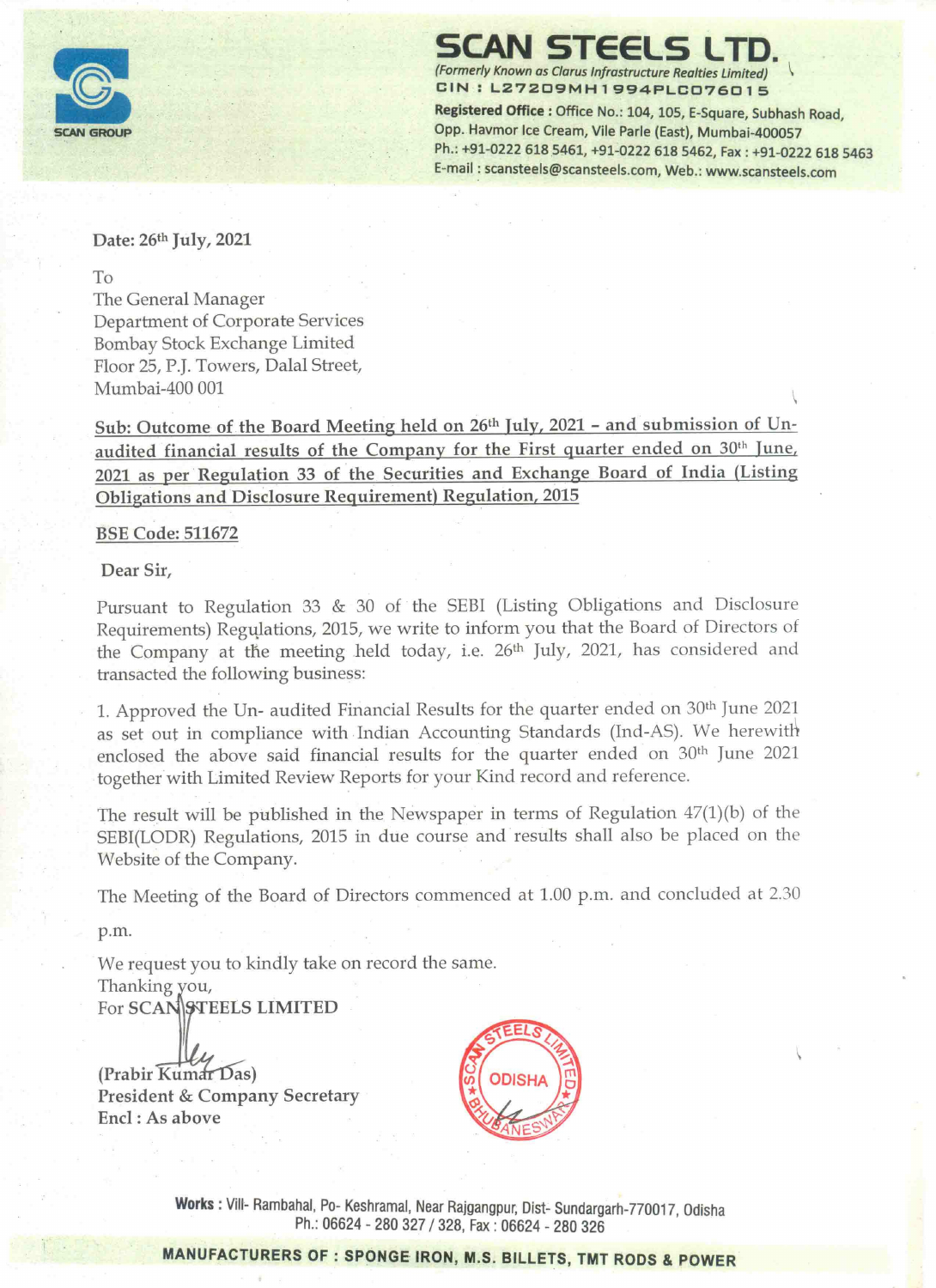SCAN GROUP Opp. Havmor Ice Cream, Vile Parle (East), Mumbai-400057

Ph.: +91-0222 618 5461, +91-0222 618 5462, Fax : +91-0222 618 5463

Statement of Unaudited Financial Results for the Quarter Ended 30th June, <sup>2021</sup> UP<br>
UP<br>
UP<br>
CIN-L27209MH<br>
CIN-L27209MH<br>
CIN-L27209MH<br>
CIN-L27209MH<br>
Telephone: +91-022-26185461 ; l<br>
Statement of Unaudited Financial Result. cs for the Eudi contension.<br>(Amount Rs. In Lacs, <u>except earning per share data )</u>



E-mail : scansteels@scansteels.com, Web.: www.scansteels.com

# CIN- L27209MH1994PLC076015

# SCAN STEELS LTD.<br>(Formerly Known as Clarus Infrastructure Realties Limited)

Registered Office : Office No.: 104, 105, E-Square, Subhash Road,

# Telephone: +91-022-261 85461 ; Email: scansteels@scansteels.com

|                                                                                         | SCAN STEELS LTD.<br>(Formerly Known as Clarus Infrastructure Realties Limited) |                                                                                           |                                                     |                                  |  |  |
|-----------------------------------------------------------------------------------------|--------------------------------------------------------------------------------|-------------------------------------------------------------------------------------------|-----------------------------------------------------|----------------------------------|--|--|
|                                                                                         |                                                                                |                                                                                           |                                                     |                                  |  |  |
|                                                                                         |                                                                                | CIN : L27209MH1994PLC076015<br>Registered Office: Office No.: 104, 105, E-Square, Subhash |                                                     |                                  |  |  |
|                                                                                         | Opp. Havmor Ice Cream, Vile Parle (East), Mumbai-400057                        |                                                                                           |                                                     |                                  |  |  |
|                                                                                         | Ph.: +91-0222 618 5461, +91-0222 618 5462, Fax: +91-0222                       |                                                                                           |                                                     |                                  |  |  |
|                                                                                         | E-mail: scansteels@scansteels.com, Web.: www.scansteels.                       |                                                                                           |                                                     |                                  |  |  |
|                                                                                         |                                                                                |                                                                                           |                                                     |                                  |  |  |
|                                                                                         |                                                                                |                                                                                           |                                                     |                                  |  |  |
|                                                                                         |                                                                                |                                                                                           |                                                     |                                  |  |  |
|                                                                                         | SCAN STEELS LIMITED<br>CIN-L27209MH1994PLC076015                               |                                                                                           |                                                     |                                  |  |  |
| Reg. Off: Office No. 104, 105, E-Square, Subhash Road, Vile Parle (East), Mumbai-400057 |                                                                                |                                                                                           |                                                     |                                  |  |  |
| Telephone: +91-022-26185461 ; Email: scansteels@scansteels.com                          |                                                                                |                                                                                           |                                                     |                                  |  |  |
| Statement of Unaudited Financial Results for the Quarter Ended 30th June, 2021          |                                                                                |                                                                                           | (Amount Rs. In Lacs, except earning per share data) | Financial                        |  |  |
|                                                                                         |                                                                                | Quarter Ended                                                                             |                                                     | Year Ended                       |  |  |
| <b>Particulars</b>                                                                      | 30.06.2021                                                                     | 31.03.2021<br>Ref Note 2)                                                                 | 30.06.2020                                          | 31.03.2021                       |  |  |
|                                                                                         | Unaudited                                                                      | Audited                                                                                   | Unaudited                                           | Audited                          |  |  |
| Income from Operations                                                                  |                                                                                |                                                                                           | 15,259.19                                           | 73,210.37                        |  |  |
| (i) Gross Sales/Income from operations                                                  | 23,827.10                                                                      | 24,058.83                                                                                 |                                                     |                                  |  |  |
| (ii) Other Operating Income                                                             | 23,827.10                                                                      | 24,058.83                                                                                 | 15,259.19                                           | 73,210.37                        |  |  |
| Total Revenue from operations (i+ii)                                                    | 90.68                                                                          | 317.25                                                                                    | 125.03                                              | 435.17                           |  |  |
| Other Income                                                                            | 23,917.78                                                                      | 24,376.08                                                                                 | 15,384.22                                           | 73,645.54                        |  |  |
| Total Income (a+b)                                                                      |                                                                                |                                                                                           |                                                     |                                  |  |  |
|                                                                                         |                                                                                |                                                                                           |                                                     |                                  |  |  |
| <b>Expenses</b><br>a. Cost of Materials Consumed                                        | 18,515.31                                                                      | 16,659.26                                                                                 | 9,090.19                                            | 48,825.30                        |  |  |
| b. Purchases of Stock in Trade                                                          | 83.44                                                                          | 116.58                                                                                    | 349.59                                              |                                  |  |  |
| c. Changes in Inventories of finished goods                                             | (2,149.09)                                                                     | (119.80)                                                                                  | 1,569.20                                            | 800.48<br>1,180.68               |  |  |
| and work in process.                                                                    | 628.69                                                                         | 762.82                                                                                    | 596.67                                              |                                  |  |  |
| d. Employees Benefit Expenses<br>e. Finance cost                                        | 212.15                                                                         | 196.59                                                                                    | 317.13                                              |                                  |  |  |
| If. Depreciation & Amortisation                                                         | 318.20                                                                         | 470.29                                                                                    | 307.88                                              | 2,613.95<br>1,087.03<br>1,397.60 |  |  |
| g. Other Expenditure                                                                    | 3,389.18                                                                       | 3,340.42                                                                                  | 2,989.95                                            |                                  |  |  |
| Total Expenses (a to g)                                                                 | 20,997.88                                                                      | 21,426.16                                                                                 | 15,220.61                                           | 12,906.291<br>68,811.32          |  |  |
| Profit / (Loss) before Exceptional Items<br>$(1-2)$                                     | 2,919.90                                                                       | 2,949.92                                                                                  | 163.61                                              |                                  |  |  |
| Exceptional items                                                                       |                                                                                |                                                                                           |                                                     | 4,834.22                         |  |  |
| $ Profit / (Loss) Before Tax (3-4)$                                                     | 2,919.90                                                                       | 2,949.92                                                                                  | 163.61                                              | 4,834.22                         |  |  |
| Tax expenses                                                                            | 3.10                                                                           | 30.07                                                                                     |                                                     | 30.07                            |  |  |
| (a) Current Tax<br>(b) Deferred tax                                                     | 737.20                                                                         | 553.37                                                                                    | 145.20                                              | 1,729.60                         |  |  |
| c) Income tax for earlier year                                                          |                                                                                |                                                                                           |                                                     | (0.02)                           |  |  |
| Total Tax Expenses {6(a) to 6(c)}<br>Net Profit / (Loss) for the period After           | 740.30                                                                         | 583.45                                                                                    | 145.20                                              | 1,759.65<br>3,074.57             |  |  |

| $\blacksquare$ Net Profit / (Loss) for the period Alter | 2,179.60 | 2,366.47 | 18.41 | 3,014.51 |
|---------------------------------------------------------|----------|----------|-------|----------|
| 'Tax (5-6)                                              |          |          |       |          |





Works: Vill- Rambahal, Po- Keshramal, Near Rajgangpur, Dist- Sundargarh-770017, Odis Ph.: 06624 - 280 327 / 328, Fax : 06624 - 280 326

# MANUFACTURERS OF : SPONGE IRON, M.S. BILLETS, TMT RODS & POWER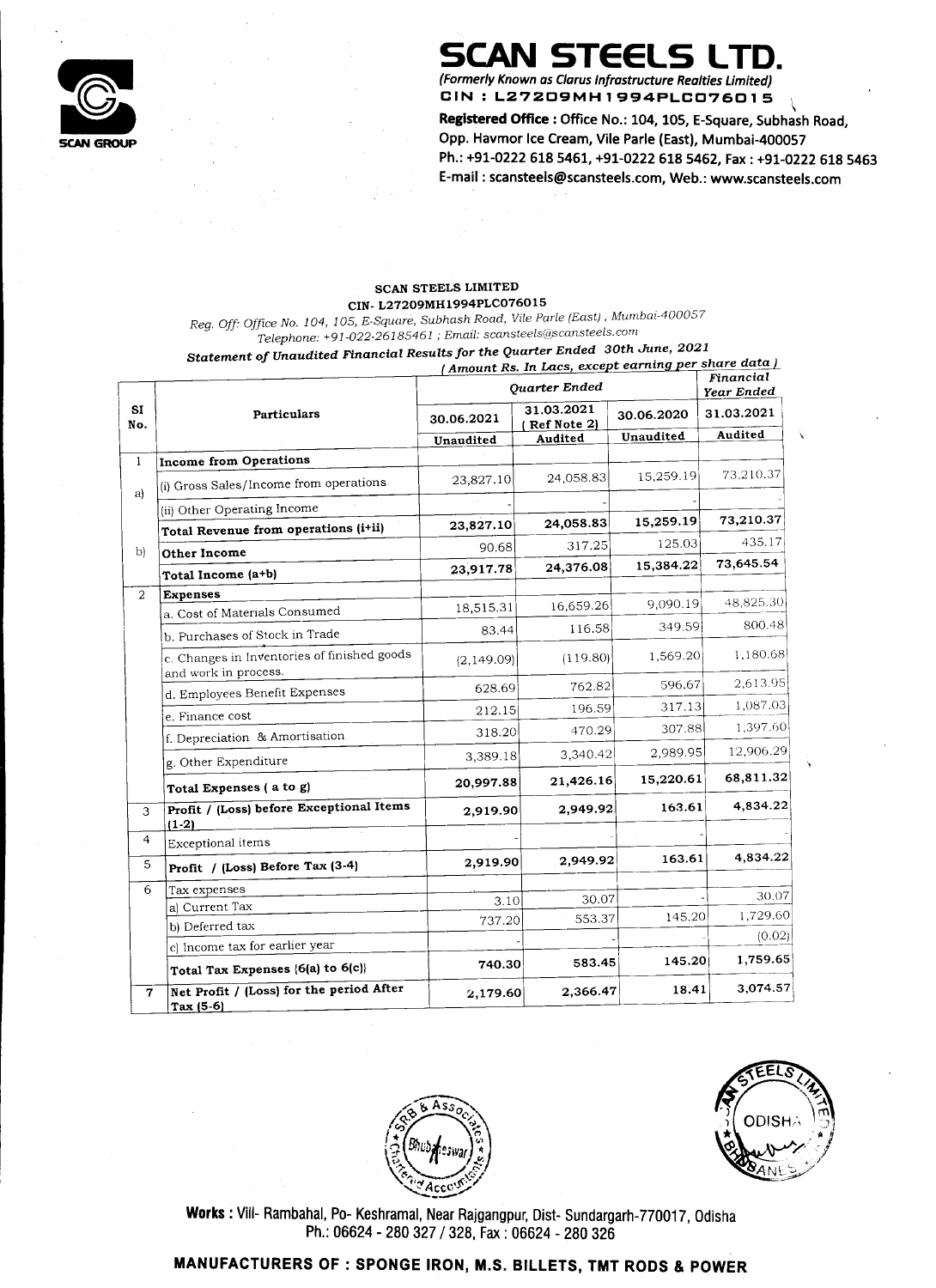# SCAN STEELS LTD.

# 

Registered Office : Office No.: 104, 105, E-Square, Subhash Road, Opp. Havmor Ice Cream, Vile Parle (East), Mumbai-400057 **SCAN STRUM**<br>
(Formerly Known as Clarus In<br> **CIN : L27209MH**<br>
Registered Office : Office |<br>
Opp. Havmor Ice Cream, V<br>
Ph.: +91-0222 618 5461, +<br>
E-mail : scansteels@scans<br>
Quarter Ended **SCAN STREET**<br>
(Formerly Known as Clarus In<br>
CIN : L272D9MH<br>
Registered Office : Office |<br>
Opp. Havmor Ice Cream, V<br>
Ph.: +91-0222 618 5461, +<br>
E-mail : scansteels@scans<br>
Quarter Ended<br>
30.06.2021 | 31.03.2021<br>
(Ref Note Ph.: +91-0222 618 5461, +91-0222 618 5462, Fax : +91-0222 618 5463 E-mail : scansteels@scansteels.com, Web.: www.scansteels.com



# SCAN GROUP

|                                               |                                                                                             |                                                                                                                       | <b>SCAN STEELS LTD.</b>                                                                  |            |                                            |
|-----------------------------------------------|---------------------------------------------------------------------------------------------|-----------------------------------------------------------------------------------------------------------------------|------------------------------------------------------------------------------------------|------------|--------------------------------------------|
|                                               |                                                                                             |                                                                                                                       |                                                                                          |            |                                            |
|                                               |                                                                                             |                                                                                                                       | (Formerly Known as Clarus Infrastructure Realties Limited)<br>CIN: L27209MH1994PLC076015 |            |                                            |
|                                               |                                                                                             |                                                                                                                       |                                                                                          |            |                                            |
|                                               |                                                                                             | Registered Office: Office No.: 104, 105, E-Square, Subhash<br>Opp. Havmor Ice Cream, Vile Parle (East), Mumbai-400057 |                                                                                          |            |                                            |
|                                               |                                                                                             |                                                                                                                       | Ph.: +91-0222 618 5461, +91-0222 618 5462, Fax : +91-022                                 |            |                                            |
|                                               |                                                                                             |                                                                                                                       | E-mail: scansteels@scansteels.com, Web.: www.scansteel                                   |            |                                            |
|                                               |                                                                                             |                                                                                                                       |                                                                                          |            |                                            |
|                                               |                                                                                             |                                                                                                                       |                                                                                          |            |                                            |
|                                               |                                                                                             |                                                                                                                       |                                                                                          |            |                                            |
| <b>SI</b>                                     |                                                                                             |                                                                                                                       | Quarter Ended                                                                            |            | Financial<br>Year Ended                    |
| No.                                           | <b>Particulars</b>                                                                          | 30.06.2021                                                                                                            | 31.03.2021<br>Ref Note 2)                                                                | 30.06.2020 | 31.03.2021                                 |
|                                               |                                                                                             | <b>Unaudited</b>                                                                                                      | Audited                                                                                  | Unaudited  | Audited                                    |
|                                               | Other Comprehensive income net of income                                                    |                                                                                                                       |                                                                                          |            |                                            |
|                                               |                                                                                             |                                                                                                                       |                                                                                          |            |                                            |
|                                               | ltax (OCI)<br>i) Items that will not be reclassified to Profit                              |                                                                                                                       |                                                                                          |            |                                            |
|                                               | <u>and Loss</u>                                                                             | (20.65)                                                                                                               | (167.29)                                                                                 | 59.45      |                                            |
|                                               | ii) Income tax relating to items that will not<br>be reclassified to Profit or Loss         |                                                                                                                       |                                                                                          |            |                                            |
|                                               | i)Items that will be reclassified to Profit and                                             |                                                                                                                       |                                                                                          |            | 40.18                                      |
|                                               | Loss<br>(ii) Income tax relating to items that will be                                      |                                                                                                                       |                                                                                          |            |                                            |
|                                               | reclassified to Profit or Loss                                                              |                                                                                                                       |                                                                                          |            |                                            |
|                                               | Total Other Comprehensive Income /<br>$(Loss)$ (8A+8B)                                      | (20.65)                                                                                                               | (167.29)                                                                                 | 59.45      |                                            |
|                                               | Total comprehensive Income for the                                                          | 2,158.94                                                                                                              | 2,199.18                                                                                 | 77.86      |                                            |
|                                               | period $(7+8)$<br>Paid-up equity share capital (Face Value of                               |                                                                                                                       |                                                                                          |            |                                            |
|                                               | Rs. 10 each)                                                                                | 5,235.23                                                                                                              | 5,235.23                                                                                 | 5,235.23   |                                            |
|                                               | Reserve excluding Revaluation Reserves                                                      |                                                                                                                       |                                                                                          |            |                                            |
|                                               | Earning Per Share (EPS) (Before & after                                                     |                                                                                                                       |                                                                                          |            |                                            |
|                                               | <b>Extraordinary Items</b> )                                                                |                                                                                                                       |                                                                                          |            | 40.18<br>3,114.75<br>5,235.23<br>24,780.81 |
|                                               | a) Basic EPS (Before & after Extraordinary<br>Items) for the period, for the year to date   | 4.16                                                                                                                  | 4.52                                                                                     | 0.04       | 5.87                                       |
| 8<br>$\mathbf{A}$<br>B<br>9<br>10<br>11<br>12 | b)Diluted EPS (Before & after Extraordinary]<br>Items) for the period, for the year to date | 4.16                                                                                                                  | 4.52                                                                                     | 0.04       | 5.87                                       |

- 1 The above unaudited financial results have been reviewed by the Audit Committee and approved by the Board of Directors at their respective meetings held on July 26, 2021.The Statutory Auditors have carried out a Limited review of the results for the quarter ended June 30, 2021.
- 2 The Figures for the quartered ended March 31,2021 are the balancing figures between the audited figures in respect of the full financial year and published year to date figures up to third quarter.
- 3 The Company is engaged in only one segment viz. Steel Manufacturing and as such there is no separate reportable segments as per IND AS -108 "Operating Segment".
- 4 Figures for the previous periods have been regrouped, rearranged and/or reclassified to confirm to the classification of the current period, wherever necessary.
- 5 The above results are available on the Company's website at www.scansteels.com and BSE website (www. bseindia.com)

Shramal, Near Rajgangpur, Dist-Sundargarh-770017, C<br>|- 280 327 / 328, Fax : 06624 - 280 326<br>| ONGE IRON, M.S. BILLETS, TMT RODS & P Works : Vill- Rambahal, Po- Keshramal, Near Rajgangpur, Dist- Sundargarh-770017, Odisha Ph.: 06624 - 280 327 / 328, Fax : 06624 - 280 326

# $\frac{10024}{25}$ MANUFACTURERS OF : SPONGE IRON, M.S. BILLETS, TMT RODS & POWER

| b)Diluted EPS (Before & after Extraordinary)   |     |  |  |
|------------------------------------------------|-----|--|--|
| I (Items) for the period, for the year to date | .16 |  |  |
|                                                |     |  |  |

# Notes:

For and on behalf of the